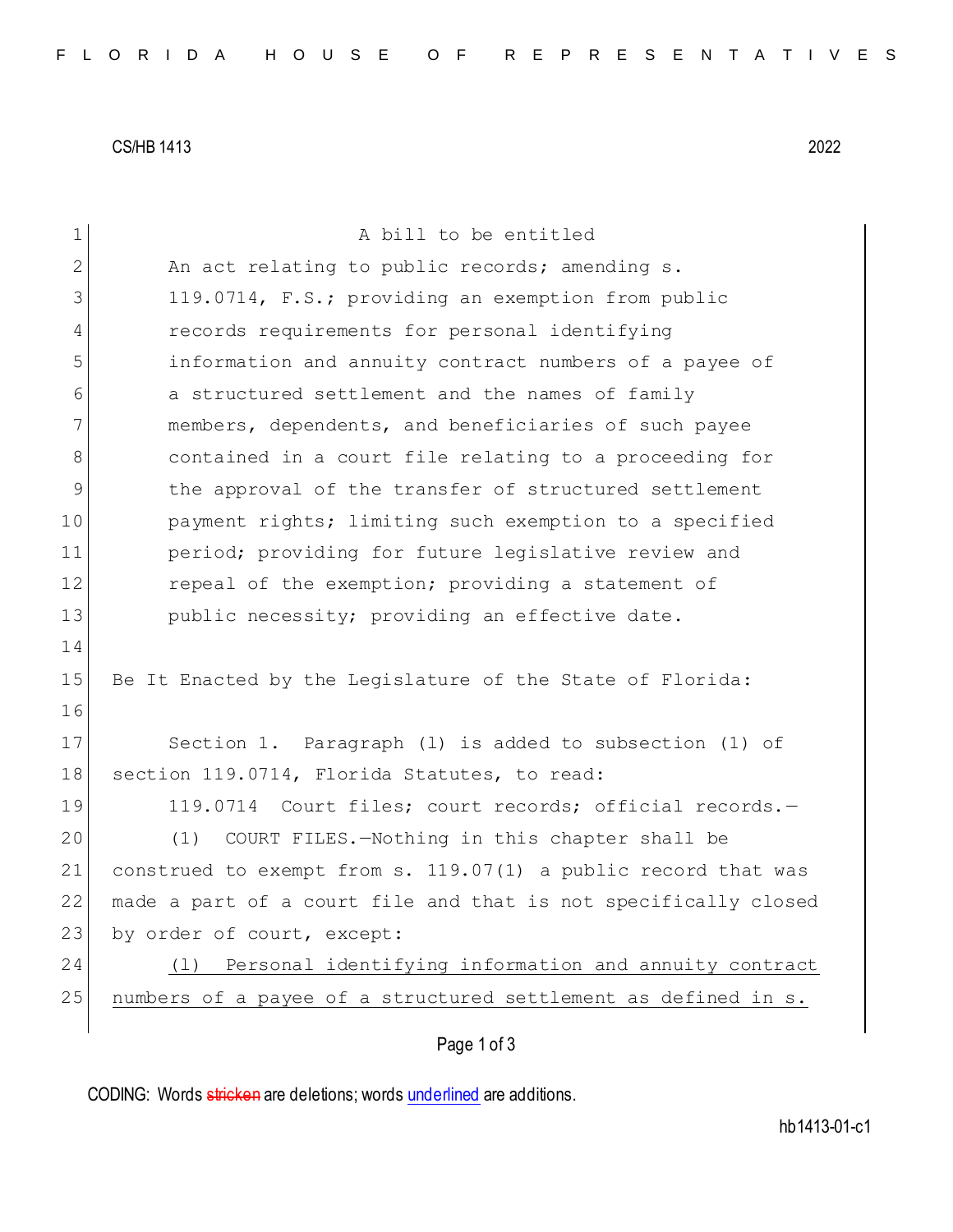## CS/HB 1413 2022

| 26 | 626.99296(2) and the names of family members, dependents, and    |
|----|------------------------------------------------------------------|
| 27 | beneficiaries of such payee contained within a court file        |
| 28 | relating to a proceeding for the approval of the transfer of     |
| 29 | structured settlement payment rights under s. 626.99296. Such    |
| 30 | information shall remain exempt from s. 119.07(1) and s. 24(a),  |
| 31 | Art. I of the State Constitution during the pendency of the      |
| 32 | transfer proceeding and for 6 months after the final court order |
| 33 | approving or denying the transferee's application. This          |
| 34 | paragraph is subject to the Open Government Sunset Review Act in |
| 35 | accordance with s. 119.15 and shall stand repealed on October 2, |
| 36 | 2027, unless reviewed and saved from repeal through reenactment  |
| 37 | by the Legislature.                                              |
| 38 | Section 2. The Legislature finds that it is a public             |
| 39 | necessity that the personal identifying information and annuity  |
| 40 | contract numbers of a payee of a structured settlement and the   |
| 41 | names of family members, dependents, and beneficiaries of such   |
| 42 | payee be made exempt from s. 119.07(1), Florida Statutes, and s. |
| 43 | 24(a), Article I of the State Constitution. Recipients of        |
| 44 | structured settlements have been targets of criminal and         |
| 45 | fraudulent acts based upon publicly available identifying        |
| 46 | information and are especially vulnerable during transfer        |
| 47 | proceedings to fraudulent actors purporting to be from           |
| 48 | legitimate entities. These fraudulent actors may use such        |
| 49 | information to intercept transfer payments or obtain other       |
| 50 | sensitive information, such as bank account and social security  |
|    |                                                                  |

## Page 2 of 3

CODING: Words stricken are deletions; words underlined are additions.